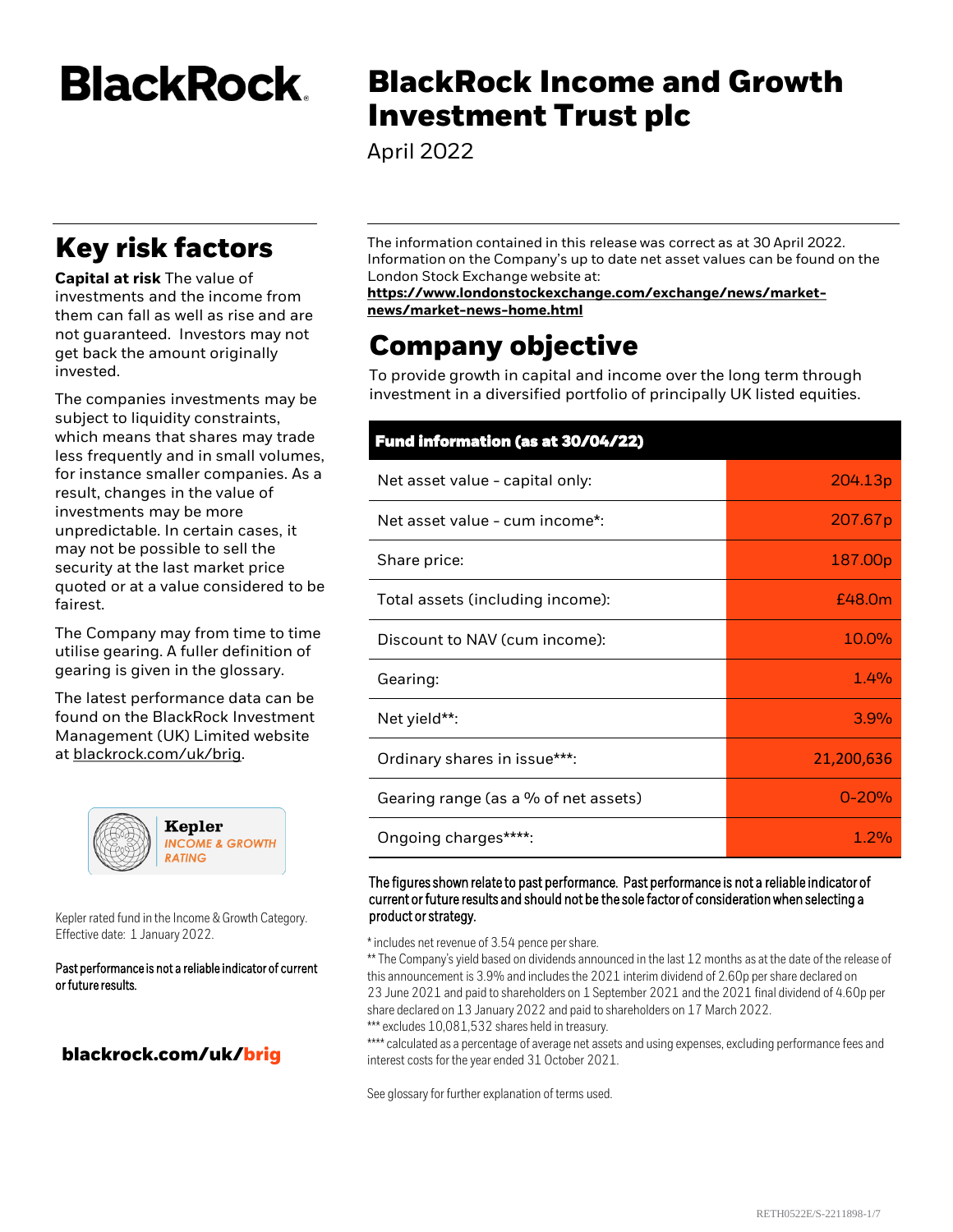## **Annual performance to the last quarter end (as at 31/03/22)**

|                        | 31/03/21<br>31/03/22<br>$\frac{0}{0}$ | 31/03/20<br>31/03/21<br>$\frac{0}{0}$ | 31/03/19<br>31/03/20<br>$\frac{0}{0}$ | 31/03/18<br>31/03/19<br>$\frac{0}{0}$ | 31/03/17<br>30/03/18<br>$\frac{0}{0}$ |
|------------------------|---------------------------------------|---------------------------------------|---------------------------------------|---------------------------------------|---------------------------------------|
| Net asset<br>value     | 11.4                                  | 25.2                                  | $-16.7$                               | 4.5                                   | 0.3                                   |
| Share price            | 12.0                                  | 21.7                                  | $-18.0$                               | 1.4                                   | $-1.4$                                |
| Benchmark <sup>1</sup> | 13.0                                  | 26.7                                  | $-18.5$                               | 6.4                                   | 12                                    |

## **Cumulative performance (as at 30/04/22)**

| <b>Sterling</b>        | $1M\%$ | 3M% | 1Y% | 3Y%  | <b>5Y%</b> | <b>Since</b><br>1 April<br>$2012^2$ |
|------------------------|--------|-----|-----|------|------------|-------------------------------------|
| Share price            | 1.4    | 0.3 | 5.5 | 6.1  | 13.5       | 102.9                               |
| Net asset value        | 0.8    | 2.2 | 7.2 | 13.6 | 21.6       | 104.4                               |
| Benchmark <sup>1</sup> | 0.3    | 11  | 8.7 | 14.1 | 26.6       | 100.2                               |

#### The figures shown relate to past performance. Past performance is not a reliable indicator of current or future results and should not be the sole factor of consideration when selecting a product or strategy.

The latest performance data can be found on our website: [www.blackrock.com/uk/brig](http://www.blackrock.com/uk/brig)

The above Net Asset Value (NAV) performance statistics are based on a NAV including income, with any dividends reinvested on the ex-dividend date, net of ongoing charges and any applicable performance fee.

A fuller definition of ongoing charges (which includes the annual management fee) is given in the glossary. Details of the management fee are given in the key company details section overleaf. The Company does not have a performance fee.

Share price performance figures are calculated on a mid market basis in sterling terms with income reinvested on the ex-dividend date.

Sources: BlackRock, Datastream

<sup>1</sup> The Company's benchmark is the FTSE All-Share Index (on a total return basis).

<sup>2</sup> BlackRock took over the investment management of the Company with effect from 1 April 2012.

## **\*Ten largest investments (in % total assets order 30/04/22)**

| <b>Company</b>                  | % of total assets |
|---------------------------------|-------------------|
| AstraZeneca                     | 7.6               |
| Shell                           | 6.6               |
| Rio Tinto                       | 5.0               |
| RELX                            | 5.0               |
| <b>Reckitt Benckiser</b>        | 4.3               |
| <b>British American Tobacco</b> | 3.4               |
| 3i Group                        | 3.2               |
| Phoenix Group                   | 3.1               |
| Electrocomponents               | 3.1               |
| <b>Standard Chartered</b>       | 2.9               |

\* These percentages reflect portfolio exposure per stock and include more than one holding per stock where relevant.

Holdings are as at the date shown and do not necessarily represent current or future portfolio holdings. Risk: The specific companies identified and described above do not represent all of the companies purchased or sold, and no assumptions should be made that the companies identified and discussed were or will be profitable.

| <b>Sector allocation (as at</b><br>30/04/2022) | % of total<br>assets |
|------------------------------------------------|----------------------|
| <b>Support Services</b>                        | 12.8                 |
| Pharmaceuticals & Biotechnology                | 9.0                  |
| Household Goods & Home<br>Construction         | 7.5                  |
| Oil & Gas Producers                            | 7.4                  |
| Media                                          | 7.2                  |
| Mining                                         | 6.7                  |
| Life Insurance                                 | 5.9                  |
| <b>Financial Services</b>                      | 5.0                  |
| <b>Banks</b>                                   | 4.6                  |
| Nonlife Insurance                              | 3.8                  |
| Tobacco                                        | 3.4                  |
| <b>Health Care Equipment &amp; Services</b>    | 2.6                  |
| <b>Food Producers</b>                          | 2.6                  |
| Electronic & Electrical Equipment              | $2.5\,$              |
| <b>Travel &amp; Leisure</b>                    | 2.4                  |
| <b>General Retailers</b>                       | 1.6                  |
| <b>Personal Goods</b>                          | 1.6                  |
| <b>Fixed Line Telecommunications</b>           | 1.4                  |
| Electricity                                    | 1.3                  |
| Gas, Water & Multiutilities                    | 1.2                  |
| Software & Computer Services                   | 0.9                  |
| <b>Industrial Engineering</b>                  | 0.8                  |
| <b>Real Estate Investment Trusts</b>           | 0.7                  |
| <b>Net Current Assets</b>                      | 7.1                  |
| Total                                          | 100.0                |

| <b>Country Allocation (as</b><br>at 30/04/22) | % of total assets |
|-----------------------------------------------|-------------------|
| United Kingdom                                | 86.0              |
| United States                                 | 42                |
| France                                        | 2.7               |
| Net Current Assets                            | 7.1               |
| Total                                         | 100.0             |

Allocations are as of the date shown and do not necessarily represent current or future portfolio holdings.

A full disclosure of portfolio investments for the Company as at 31 March 2022 has been made available on the Company's website at the link given below:

[https://www.blackrock.com/uk/individual/literature/policies/blk](https://www.blackrock.com/uk/individual/literature/policies/blk-income-growth-portfolio.pdf)income-growth-portfolio.pdf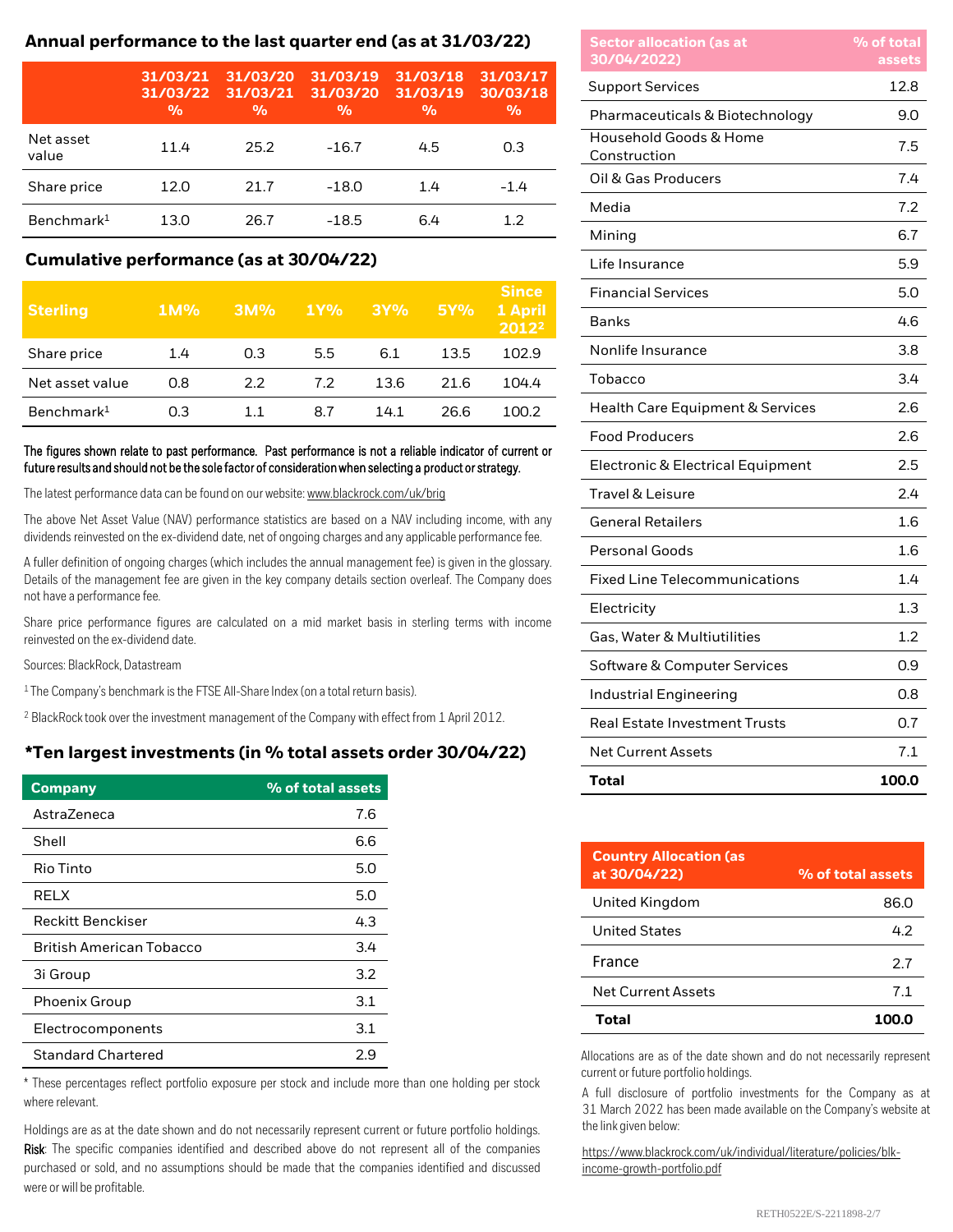#### **Comments from the Portfolio Managers**

Please note that the commentary below includes historic information in respect of index performance data and the Company's NAV performance.

### **The figures shown relate to past performance. Past performance is not a reliable indicator of current or future results.**

## **Performance Overview:**

The Company returned 0.8% during the month, outperforming the FTSE All-Share which returned 0.3%.

The UK equity market edged higher during April, returning 0.3%. As a result, the UK remains in positive territory YTD in 2022 with a return of 0.8% making it a clear outlier versus other developed equity markets.

Growth stocks continued to see weakness, led by concerns that the inflationary environment would negatively impact the economy, shifting assets towards safe havens. As a result, traditional defensive sectors such as Pharmaceuticals, Tobacco and Utilities outperformed.

In the U.S., the FED took an even more hawkish stance in April and highlighted its desire to tackle rising prices after the headline inflation climbed to 8.5%<sup>1</sup>, the highest rate since 1981. The U.S.10-year treasury yield continued to advance throughout the month and closed just below 3%<sup>2</sup>, creating an even more unfavourable environment for equities trading on high valuations fuelled by speculative future cash flows.

Within the positive return of the UK market as a whole, there was divergence between the size indices. The large cap FTSE 100 index outperformed given its heavy weighting of defensive sectors and US Dollar earners. Meanwhile the small & mid-cap indices lagged as a result of its UK domestic and consumer facing business which struggled against the backdrop of the ongoing cost of living crisis.

## **Stocks:**

The portfolio performed broadly in-line with the benchmark during April; contribution to returns came from our underweight positioning in the Financial sector and our security selection in the Consumer Services and Consumer Goods sectors.

Having had a strong run year-to-date, the Basic Materials sector was weaker during April where portfolio holdings Rio Tinto and BHP were top detractors. More cyclical sectors, including industrial, struggled during the period as investors showed growing concerns around the economic growth impact of inflationary concerns and increased rate expectations. Schneider Electric detracted from returns despite delivering strong results in the month on fears of an economic slowdown, as well as on concerns around further supply chain impacts, notably exacerbated by Chinese lockdowns. We continue to believe in the strong

tailwinds for the company from global energy transition, with rising oil and gas prices highlighting the importance of energy and carbon efficiency.

More defensive sectors including Utilities and Health Care fared better during April. Accordingly, our holdings in Sanofi and Smith & Nephew were amongst the top contributors to performance. Consumer Staples names like Tate & Lyle also contributed to returns. Reckitt Benckiser announced better than expected results in the month and contributed to portfolio returns.

### **Portfolio Activity:**

During the month, we sold our holding Tesco as we continued to reduce our Consumer discretionary exposure in the portfolio. We purchased a new holding in Centrica, the British gas company, as we view it as a beneficiary of rising energy costs and increased focus on security of supply.

#### **Outlook:**

We are conscious that, at the time of writing, there is a significant conflict and human suffering. Whilst we reference the investment implications of this, we recognise there are also tremendous implications for humanity. The Russian invasion of Ukraine has contributed to not just the volatility of 2022, but also the range of outcomes. The backdrop for global equities therefore, in our view, is mixed. Although demand remains strong, the outlook for corporate revenue and earnings growth is likely to worsen over the course of 2022 as the potential negative jaws of rising oil prices and rates, raises the spectre once again of Stagflation. It is still likely that government stimulus is retracted, and monetary policy is tightened in the face of more persistent inflationary pressures. It will be incredibly important to focus on companies with strong, competitive positions, at attractive valuations that can deliver in this environment.

Central banks, universally across the developed world, have started the year in a far more hawkish manner and as a result, market expectations for higher rates and faster quantitative tightening have risen considerably. Time will tell whether the conflict impacts the growth outlook and therefore the hawkishness of central banks. It is also more likely we will see increasingly divergent regional monetary approaches with the US being somewhat more insulated from the impact of the conflict, than for example Europe. We still do not know whether the current inflationary trends are the temporary impact from the significant Covid stimulus, the unwinding of extreme Covid behaviours, a more structural shift in the cost of labour, the impact on costs from the decarbonisation agenda or a combination of the above. It is difficult to have a high degree of confidence on the outcome but we would note, given the uncertainty, there is a rising risk of a policy mistake; either being too late to tighten and/or tightening too hard. We expect this, and the geopolitical ramifications of the Ukraine war, to be the prevailing debate of 2022 and beyond.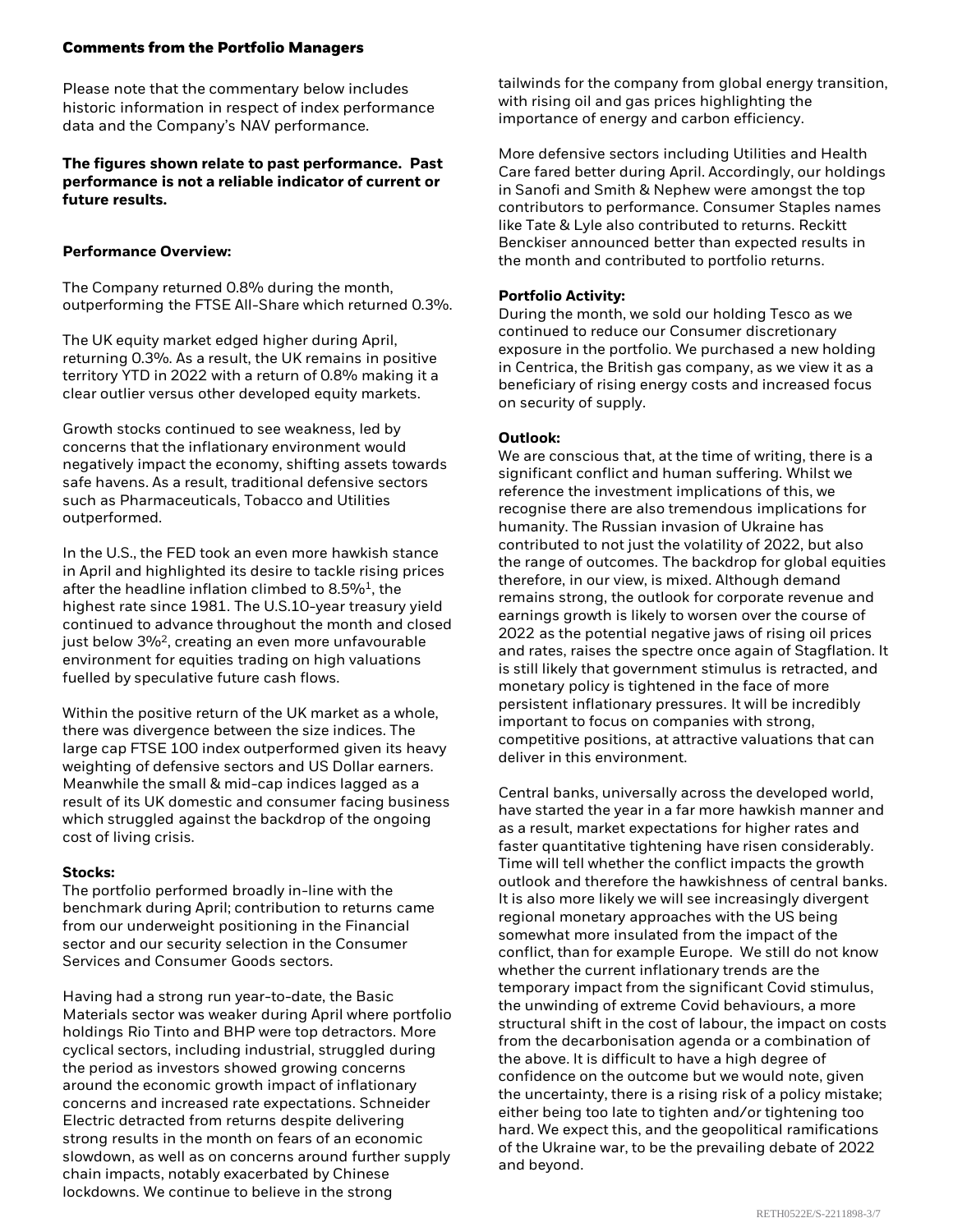## **Comments from the Portfolio Managers (continued)**

The strain on supply chains, caused by strong economic activity overwhelming Covid afflicted capacity and restricted labour availability, will continue to provide inflationary pressures which can squeeze companies' margins. As a reminder, we continue to concentrate the portfolio on businesses with pricing power and durable, competitive advantages as we see these as best placed to protect margins and returns over the medium and long-term. However, a notable feature of our conversations with a wide range of corporates in 2021 was the ease with which they were able to pass on cost increases and protect or expand margins. Management teams have pointed to robust demand, prioritisation of security of supply as well as well-publicised supply chain disruption and cost pressures. However, we believe that as some of the transitory inflationary pressures start to fade (e.g. commodity prices, supply chain disruption) then pricing conversations will become more challenging. We are also increasingly focused on wage inflation which may be more structural and yet, in our experience, harder to pass on. Corporates have already pointed to wages picking up, the introduction of bonuses and growing pressure on employee retention rates as competition for labour intensifies. We therefore believe that employee retention will be an important differentiator in 2022 given the productivity benefits of a stable workforce as labour market tighten further.

We also note the UK's relative valuation discount to global equity markets has continued to widen over the course of 2021, despite the resurgence in takeover activity as bidders capitalise on this arbitrage. Specifically, we've seen acquisitions of real assets and a desire to find unlevered free cash flow. As we move into 2022, we see cash generation continuing to improve and dividends payments recovering; broadly speaking we've been surprised by how quickly dividends have come back with large contributions from the mining sector where the likes of Rio Tinto and BHP have been able to pay large special dividends. While most companies are paying dividends once more, we note the large contribution from special dividends that may not persist. That said, as the highest dividend yielding market in the developed world, we see the fundamental valuation of the UK as attractive. We also view the outlook for ordinary dividends for the UK market with optimism as most companies have emerged from the Covid crisis with appropriate dividend policies.

We continue to have conviction in cash generative companies with durable competitive advantages, exceptional management teams and underappreciated growth potential. At present, whilst we are excited by the attractive stock-specific opportunities on offer, we continue to approach the year with balance in the portfolio.

<sup>1</sup> Source: 12 April 2022, The Guardian [\(https://www.theguardian.com/business/2022/apr/1](https://www.theguardian.com/business/2022/apr/12/us-inflation-rate-march-2022) 2/us-inflation-rate-march-2022 )

<sup>2</sup> Source: 04/05/2022, Trading View [\(https://www.tradingview.com/chart/](https://www.tradingview.com/chart/) )

Any opinions or forecasts represent an assessment of the market environment at a specific time and is not intended to be a forecast of future events or a guarantee of future results. This information should not be relied upon by the reader as research, investment advice or a recommendation.

**Risk**: Reference to the names of each company in this communication is merely for explaining the investment strategy, and should not be construed as investment advice or investment recommendation of those companies.

Unless otherwise stated all data is sourced from BlackRock as at 30 April 2022.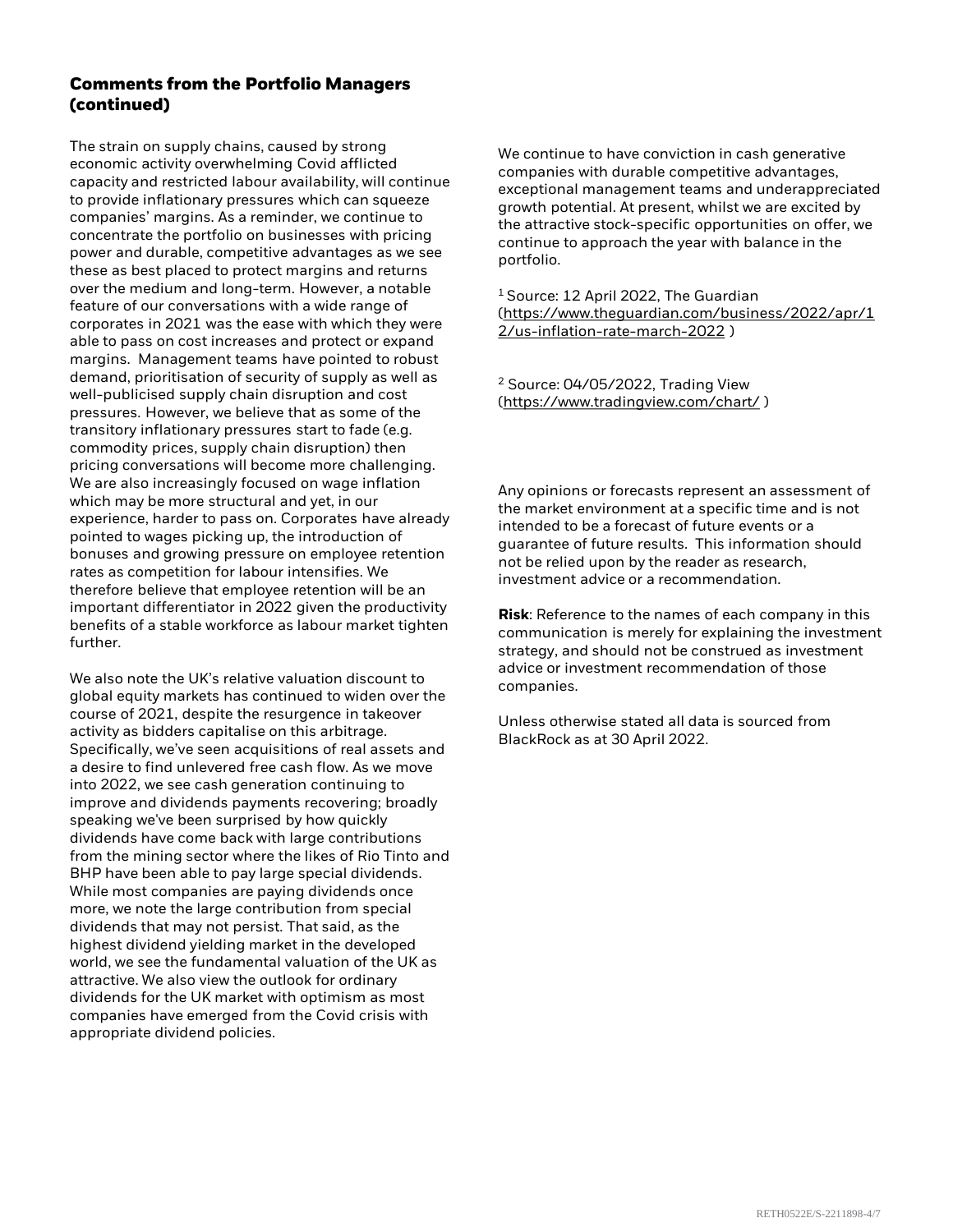## **Key company details**

| <b>Fund characteristics:</b>                                                                                                                                      |                                                       |
|-------------------------------------------------------------------------------------------------------------------------------------------------------------------|-------------------------------------------------------|
| Launch date                                                                                                                                                       | 14 December 2001                                      |
| Dealing currency                                                                                                                                                  | Sterling                                              |
| Association of Investment Companies sector (AIC)                                                                                                                  | UK Equity Income                                      |
| <b>Benchmark</b>                                                                                                                                                  | <b>FTSE All-Share Total Return Index</b>              |
| <b>Traded</b>                                                                                                                                                     | London Stock Exchange                                 |
| <b>Management</b>                                                                                                                                                 |                                                       |
| Alternative Investment Fund Manager (with effect from<br>2 July 2014)                                                                                             | <b>BlackRock Fund</b><br><b>Managers Limited</b>      |
| Portfolio managers                                                                                                                                                | Adam Avigdori & David Goldman                         |
| Annual management fee                                                                                                                                             | 0.6% per annum of the Company's market capitalisation |
| #<br>Included in the ongoing charges ratio                                                                                                                        |                                                       |
| BlackRock Income and Growth Investment Trust plc will not invest more than 15% of its gross assets in other closed-ended listed investment<br>$\bullet$<br>funds. |                                                       |
| BlackRock Income and Growth Investment Trust plc is traded on the London Stock Exchange and dealing may only be through a member of the<br>Exchange.              |                                                       |
| <b>Financial calendar:</b>                                                                                                                                        |                                                       |
| Year end                                                                                                                                                          | October                                               |
| Results announced                                                                                                                                                 | December                                              |
| <b>Annual General Meeting</b>                                                                                                                                     | March                                                 |
| Dividends paid                                                                                                                                                    | March and September                                   |
| <b>Fund codes:</b>                                                                                                                                                |                                                       |
| <b>ISIN</b>                                                                                                                                                       | GB0030961691                                          |
| Sedol                                                                                                                                                             | 3096169                                               |
| Bloomberg                                                                                                                                                         | <b>BRIG:LN</b>                                        |
| Reuters                                                                                                                                                           | <b>BRIG.L</b>                                         |
| Ticker                                                                                                                                                            | <b>BRIG/LON</b>                                       |

#### **NMPI status**

The Company currently conducts its affairs so that its securities can be recommended by Independent Financial Advisers to ordinary retail investors in accordance with the Financial Conduct Authority's (FCA) rules in relation to Non-Mainstream Pooled Investments (NMPI) and intends to continue to do so for the foreseeable future. The securities are excluded from the FCA's restrictions which apply to non-mainstream pooled investments because they are shares in an investment trust.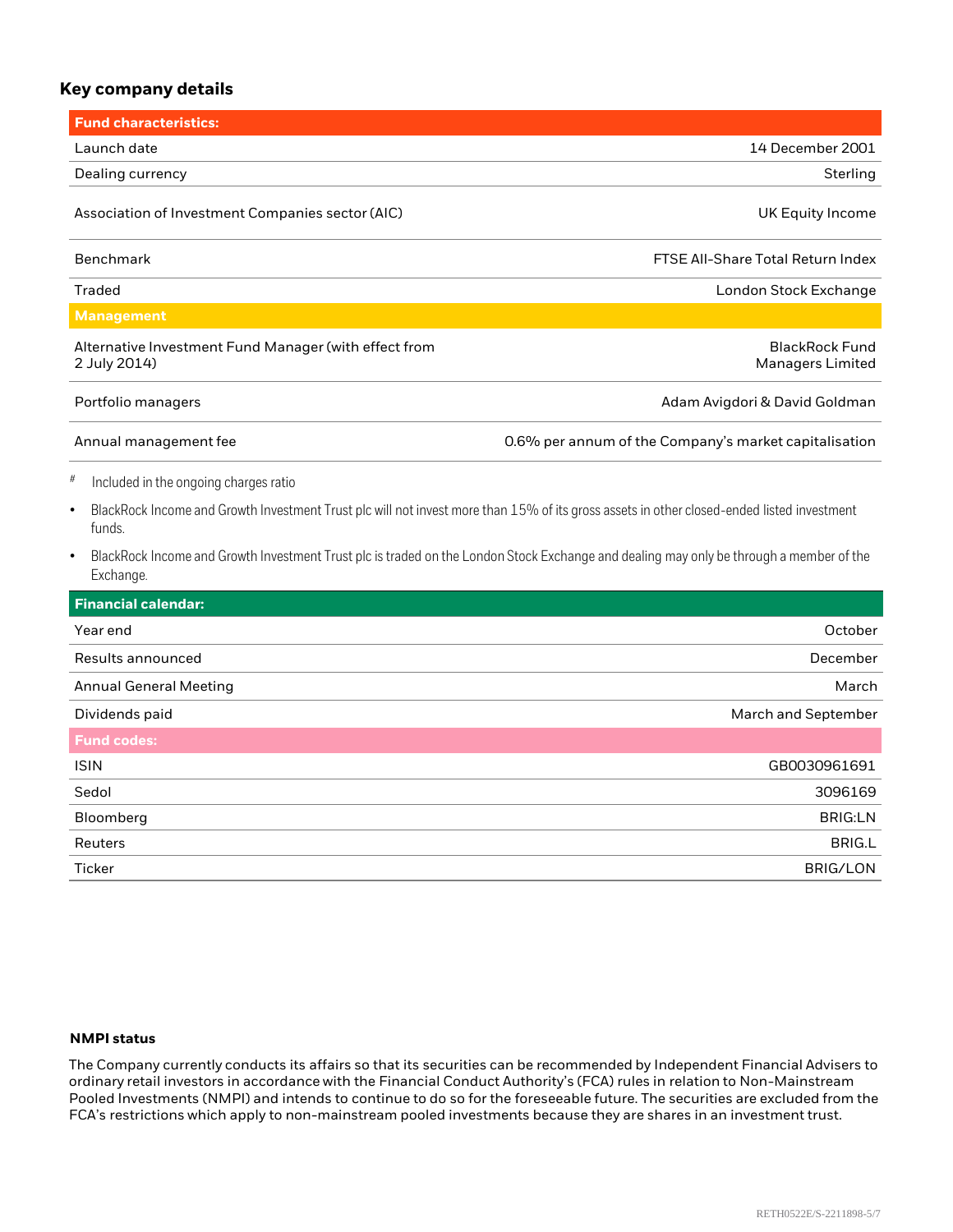#### **Glossary Of Terms**

#### **Alternative Investment Market (AIM)**

AIM is the London Stock Exchange's international market for smaller growing companies. The AIM market has no restrictions on market capitalisation, and financial reporting is more flexible than for companies listed on the main market of the London Stock Exchange.

#### **Discount/Premium**

Investment trust shares frequently trade at a discount or premium to NAV. This occurs when the share price is less than (a discount) or more than (a premium) to the NAV. The discount or premium is the difference between the share price (based on mid-market share prices) and the NAV, expressed as a percentage of the NAV.

Discounts and premiums are mainly the consequence of supply and demand for the shares on the stock market.

#### **Gearing**

Investment companies can borrow to purchase additional investments. This is called 'gearing'. It allows investment companies to take advantage of a long-term view on a sector or to take advantage of a favourable situation or a particularly attractive stock without having to sell existing investments.

Gearing works by magnifying the company's performance. If a company 'gears up' and then markets rise and the returns on the investments outstrip the costs of borrowing, the overall returns to investors will be even greater. But if markets fall and the performance of the assets in the portfolio is poor, then losses suffered by the investor will also be magnified.

#### **Net yield**

The net yield is calculated using total dividends declared in the last 12 months (as at date of this factsheet) as a percentage of month end share price.

#### **NAV (Net Asset Value)**

A company's undiluted NAV is its available shareholders' funds divided by the number of shares in issue (excluding treasury shares), before making any adjustment for any potentially dilutive securities which the Company may have in issue, such as subscription shares, convertible bonds or treasury shares. A diluted NAV is calculated on the assumption that holders of any convertibles have converted, subscription shares have been exercised and treasury shares are re-issued at the mid-market price, to the extent that the NAV per share is higher than the price of each of these shares or securities and that they are 'in the money'. The aim is to ensure that shareholders have a full understanding of the potential impact on the Company's NAV if these instruments had been exercised on a particular date.

#### **Ongoing charges ratio**

Ongoing charges (%) =

Annualised ongoing charges Average undiluted net asset value in the period

Ongoing charges are those expenses of a type which are likely to recur in the foreseeable future, whether charged to capital or revenue, and which relate to the operation of the investment company as a collective fund, excluding the costs of acquisition/disposal of investments, financing charges and gains/losses arising on investments. Ongoing charges are based on costs incurred in the year as being the best estimate of future costs and include the annual management fee.

## **Want to know more?**

blackrock.com/uk/brig | Tel: 0207 743 3000 | [cosec@blackrock.com](mailto:cosec@blackrock.com)

## BlackRock.